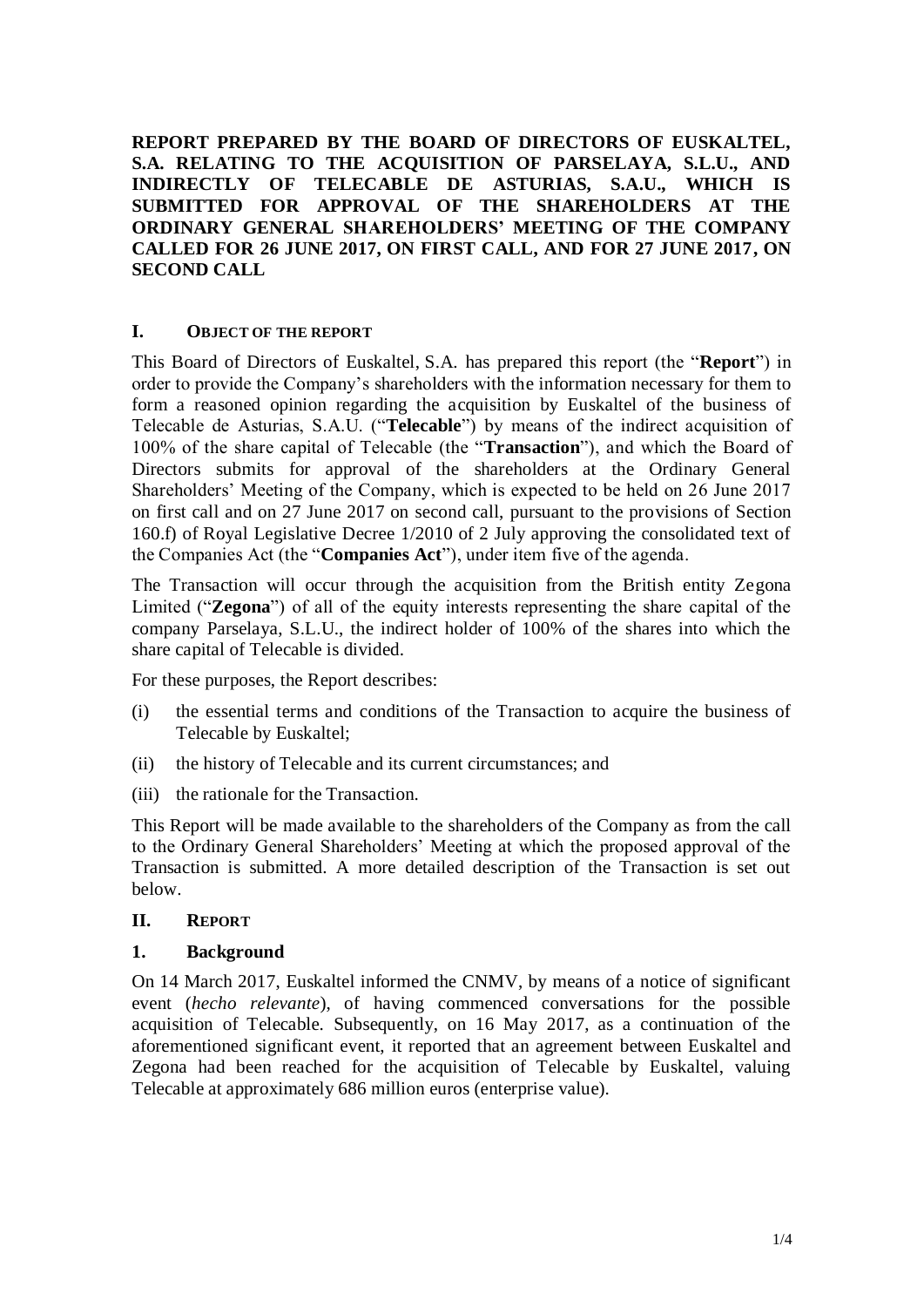# **2. Description of Transaction**

By virtue of the Transaction, and subject to the terms and conditions thereof, Euskaltel would acquire from Zegona 100% of the share capital of Parselaya. Parselaya, in turn, is the holder of 100% of the shares of Telecable Capital Holding, S.A.U., which in turn is the holder of all of the shares into which the share capital of Telecable is divided.

The reference value of Telecable for purposes of the Transaction has been set at 686,100,000 euros, including approximately 245,000,000 euros of estimated net debt of Telecable (which will be refinanced by Euskaltel), which results in an equity value of 441,100,000 euros for 100% of the share capital of Parselaya, including intragroup debt. The consideration is subject to customary adjustments of net debt and working capital for these types of transactions.

The Transaction will be implemented by means of (i) the purchase of 1.5% of the equity interests of Parselaya for 186.5 million euros (less the net amount of the debt from intragroup transactions, which is subject to a number of adjustments); and (ii) an increase in capital paid for by means of a non-monetary contribution in an amount initially set at 254.6 million euros, such that Zegona subscribes all of the increase in capital by means of the contribution of 98.5% of the equity interests of Parselaya. This increase in capital will be submitted to the shareholders at the Ordinary General Shareholders' Meeting under item six of the agenda.

The consummation of the Transaction is subject to the following conditions, among others:

- (i) that the National Markets and Competition Commission (*Comisión Nacional de los Mercados y la Competencia*) ("**CNMC**") approves the Transaction;
- (ii) that there is no material adverse change ("**MAC**") between the date of execution of the private purchase agreement for all of the equity interests into which the share capital of Parselaya is divided and the closing date of the Transaction, on the terms and conditions set forth in said private purchase agreement; and
- (iii) that the shareholders acting at the General Shareholders' Meeting of Euskaltel:
	- (a) authorise the Transaction, pursuant to the provisions of Section 160.f) of the Companies Act;
	- (b) approve the amendment of certain articles of the Company's Bylaws, on the terms and conditions set forth in item seven of the agenda for the Ordinary General Shareholders' Meeting;
	- (c) set at 12 directors the number of members of Euskaltel's Board of Directors, which will be submitted for approval of the shareholders at the Ordinary General Shareholders' Meeting under item eight of the agenda;
	- (d) approve the appointment, at Zegona's request, of a new proprietary director, which will be submitted for approval of the shareholders at the Ordinary General Shareholders' Meeting under item nine of the agenda;
	- (e) approve the appointment of a new independent director, with the proposed appointment being submitted to the shareholders at the Ordinary General Shareholders' Meeting under item nine of the agenda; and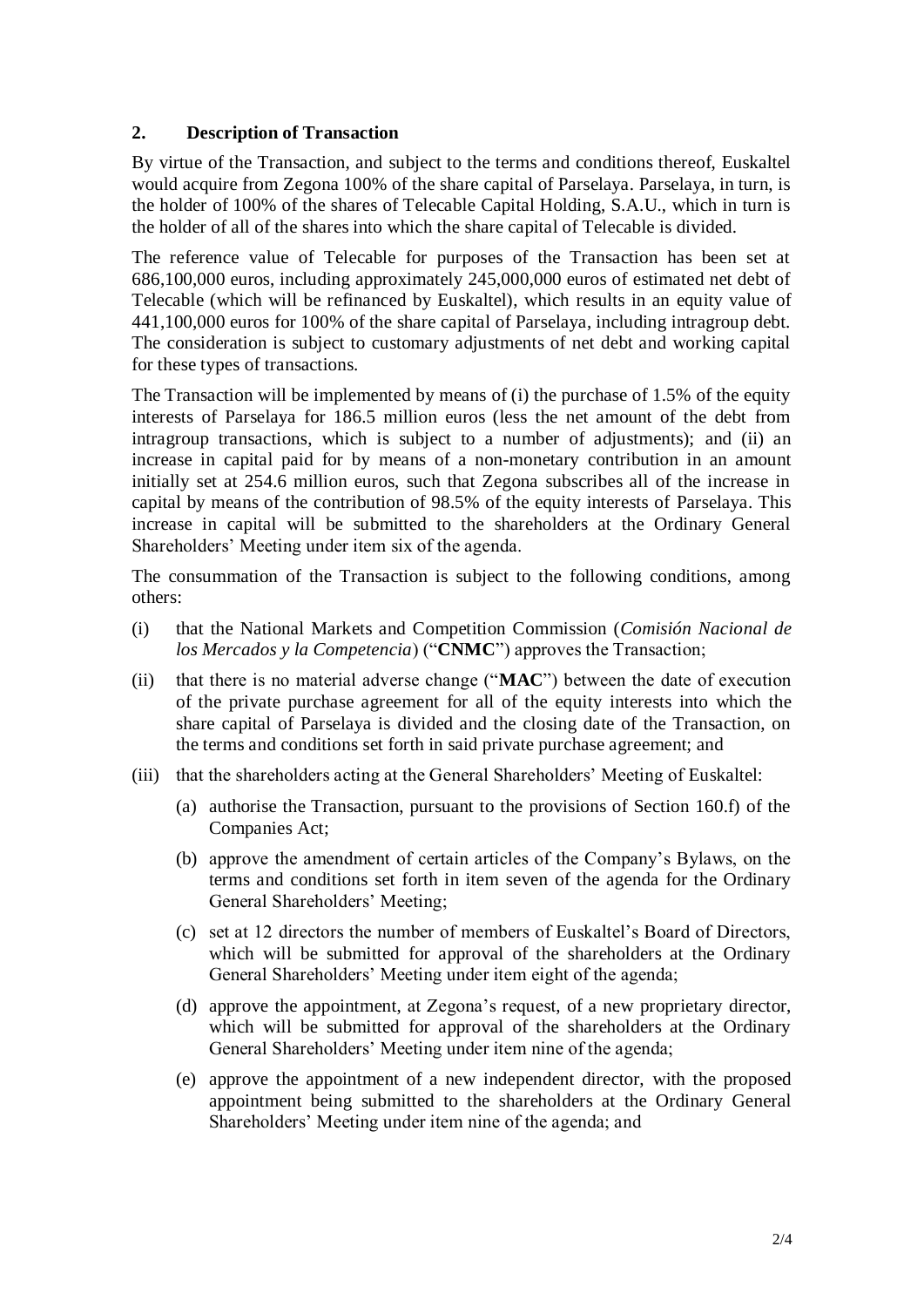(f) resolve to approve an increase in capital by means of non-monetary contributions in an amount initially set at 254,600,000 euros, with a delegation of powers to the Board of Directors, with express power of substitution, including, among others and pursuant to the provisions of Section 297.1.a) of the Companies Act, the power to set the date on which the increases must be implemented and to amend article 6 of the Bylaws.

# **3. Description of Telecable**

Telecable is the leading telecommunications operator in Asturias, offering television, internet, mobile and fixed telephony services. Established in 1995, it was initially made up of Telecable de Oviedo, Telecable de Gijón and Telecable de Avilés, and since then has grown to become the principal telecommunications company in the Principality of Asturias.

Over the years, Telecable has evolved by virtue of the expansion of the services it offers, mainly on the basis of the technological advantage provided by some 3,000 kilometres of next-generation fibre optic network, which does not require significant additional investments and which covers all of the main urban centres in Asturias. In the residential market, the company has a 68% share of pay-TV, 31% of fixed, 39% of broadband, and 16% of mobile.

The company is recognised not only for its major penetration in Asturias, but also for its high levels of service quality and customer service. Specifically, it currently has 39 authorised sales points throughout the Principality of Asturias, which, together with an extensive network of direct sales stores, means a highly developed sales force.

Telecable currently employs approximately 180 people.

Finally, Telecable obtained turnover of 138 million euros during financial year 2016, with adjusted EBITDA reaching 65 million euros.

# **4. Rationale for the Transaction**

The Company's Board of Directors believes that the Transaction is of the highest strategic importance in the telecommunications industry in northern Spain, constituting a fundamental and definitive step toward the consolidation of the three main cable operators in the north. This will give the Company greater strength and efficiency, shared synergies, and capacity for growth, among other things.

Along these lines, the local nature of Euskaltel and of Telecable is expected to be maintained, which will translate into the continuity of the respective brands, local structures and management teams, given that all of the foregoing as a whole is considered to be a key element for the success and expansion of these operators in recent years.

The acquisition of the Telecable business will entail a strengthening of the Company's positioning and stability in the telecommunications market, creating a group that, on a pro forma basis, would have reached combined billings of more than 700 million euros, adjusted EBITDA of around 350 million euros, and a significant cash flow of more than 220 million euros in 2016, taking into account that the networks of both companies are already quite developed in their respective territories and the investments to be made in this infrastructure are not very high.

Thus, the combination of Euskaltel and Telecable will permit: